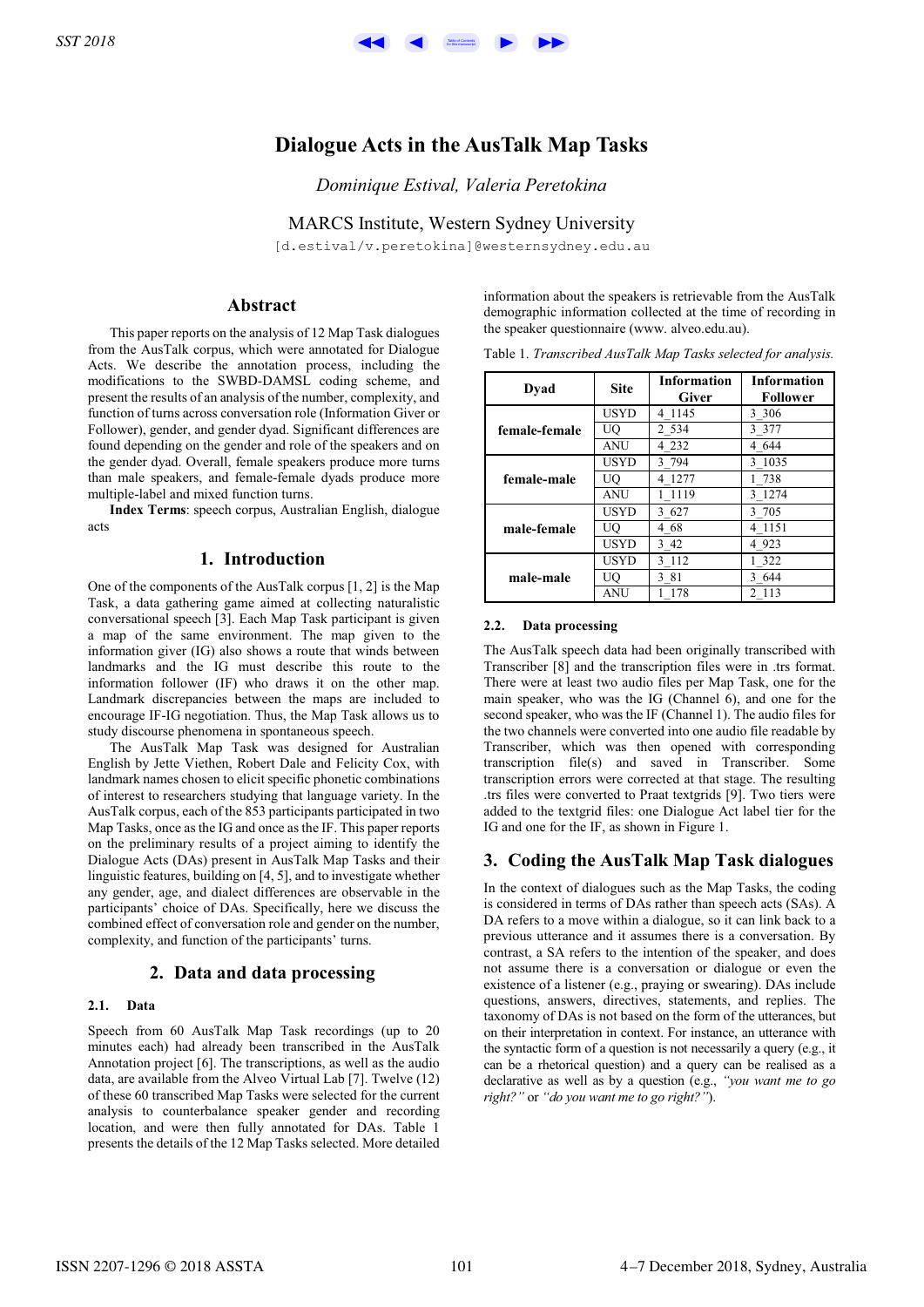



Figure 1. *Textgrid of AusTalk Map Task with orthographic transcription and Dialogue Acts labels for Information Giver (Tiers 1 and 2) and for Information Follower (Tiers 2 and 3). Tier 5 shows the transcription of the AusTalk Recording Assistant.*

### **3.1. Dialogue coding scheme**

The coding scheme used in this project was adapted from the SWBD-DAMSL coding scheme [10], using insights from [5] and [4]. A useful aspect of DAMSL (Dialog Act Markup in Several Layers) is that it allows coding of dialogue moves at different levels at the same time, thus permitting the distinction between Task and Dialogue Management, as well as between backward- and forward-looking moves as follows:

- Task Management (e.g., request for clarification)
- Communication Management (e.g., clarification or apology)
- Backward-Communicative Function (e.g., clarification, confirmation or explanation)
- Forward-Communicative Function (e.g., follow-up or additional question).

In addition to the DA labels listed in [5], we adopted the following conventions for coding AusTalk Map Tasks DAs. 1) Questions

We specify whether a declarative question (*^d*) is a WH- or a Yes-No question, parallel to full interrogatives:

| qy               | yes-no-question             |                  | Do you want me to turn left? |
|------------------|-----------------------------|------------------|------------------------------|
| $q$ <sub>W</sub> | wh-question                 | How far do I go? |                              |
| $qv^{\wedge}d$   | declarative yes-no question |                  | We're going straight?        |
| $q w \hat{d}$    | declarative wh-question     |                  | You can find it where?       |

2) Short responses (e.g., "*Yes."*, "*Right*.")

If the preceding DA was a question, the response is coded as *ny* for yes-answer, or *na* for affirmative non-yes answer. If the speaker is acknowledging a statement, the response is coded *aa* (accept/agreement).

3) Signal non-understanding (*br*) must be explicit (e.g., *"Excuse me?"),* rather than implied (e.g., *"mmm").*

4) *^e* (expansion) in *ny^e* (answer to yes-no question) A simple expansion of a yes-answer (e.g., *"Yes, that's right*") remains *^e*. However, if a particular function can be identified, it is specified instead (e.g., *"Yep, and then you turn right"* is coded as *ny ad*: yes-answer + action directive).

5) *fo* (other forward function)

Anything used to propel the conversation forward which cannot be identified as any other label is coded as *fo*. An example of *fo* is *"So"* produced with long fricative and vowel.

6) *aa* (accept) versus *ny* (yes-answer)

IFs often produce *"yep", "yes", "Okay"*, *"alright"* in response to action directives from IGs. If we identified the DA based on the lexical item, these responses would always be coded as *ny* or *na*. However, we view the DA function in combination with the previous utterance, that is, whether the interlocutor had asked a yes-no question or had been giving directions. Thus, in response to a question, *"yes"* is coded as *ny*. If it indicates that the IF is keeping up with the directions given to them (*"After the church you turn right - yep - and then go southerly"),* it is coded as *b* (acknowledge). If it indicates that the IF is agreeing with those directions (*"After the church you turn right - yep, got it"*), it is coded as *aa* (accept).

### **3.2. Inter-rater agreement**

Three Map Tasks were coded independently by two research assistants. There was an average of 400 DAs per Map Task, 200 each for the IG and the IF, with an average of 36 DAs (16%) with different labels per Map Task. Manual examination showed most differences were systematic, with only 15 coding errors per Map Task (i.e., <4%). The systematic differences concerned the coding of:

- *aa* (accept) versus *b* (acknowledge) for utterances such as *"yes"* (see above);
- *nn^e* (no answer w/expansion) versus *nn* (no answer) for *"No, I don't"*;
- *oo* (open option) versus *ad* (action directives) for *"and we see a yellow church on the west side of the road".*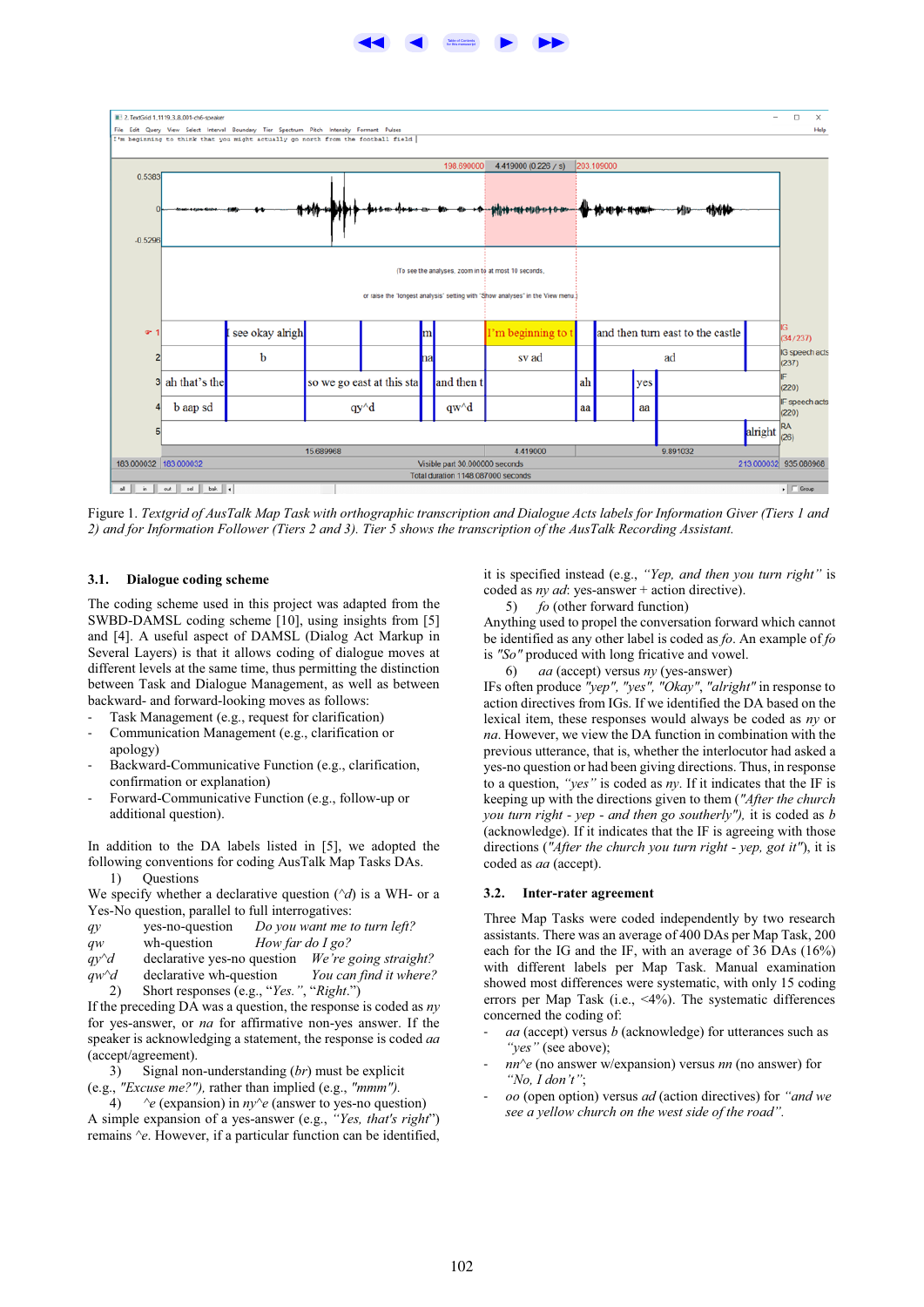

# **4. Analysing Dialogue Acts**

The 12 Map Tasks were analysed for differences in number of: turns; number of DAs per turn; relative frequency of backward and forward functions; relative frequency of complex and simple dialogue turns, according to the speakers' role in the conversation (IG vs. IF), gender (female vs. male), and the gender dyad completing the task (female-female, female-male, male-female, male-male). As Table 1 demonstrates, the chosen Map Tasks participant pairs consisted of three female-female dyads, three male-male dyads, and six mixed gender dyads. Of the mixed gender dyads, three had a female speaker as IG and a male speaker as IF, with the roles reversed (i.e., male IG and female IF) for the other three. For each participant, the total number of turns produced during the whole Map Task was calculated. Then, each turn was manually coded using the DA scheme described in Section 3.

Specific DAs and their variants were extracted from the textgrid by Praat scripts. Turns were grouped into two categories depending on the number of DAs identified in the turn. Turns coded with a single DA label comprised the singlelabel category, while turns containing multiple different DA labels were identified as multiple-label. In addition, the turns were categorised according to the function of their DAs: forward, backward, or mixed. Examples of different turn categories are presented in Table 2.

Table 2. *Turn categories.*

| Category        | <b>Example</b>                                                                                                                                           | Labels assigned                                                                |
|-----------------|----------------------------------------------------------------------------------------------------------------------------------------------------------|--------------------------------------------------------------------------------|
| Single-label    | I want you to go past the<br>orange castle should be on<br>your right towards a yellow<br>church with a tower but no<br>steeple $(3 \ 42 \ 4 \ 10 \ 16)$ | ad (action<br>directive)                                                       |
| Multiple-label  | have we already been past<br>this church yes okay<br>$(3\;112\;3\;8\;1F)$                                                                                | qy (yes-no<br>question)<br>b (acknowledge)<br>aa (accept)                      |
| Forward         | then we're going to head<br>west till we get to New<br>East Tunnel now that<br>might be called something<br>else (4 68 4 10 IG)                          | ad (action<br>directive)<br>co (offer)                                         |
| <b>Backward</b> | okay just after the house<br>(4 232 3 8 IF)                                                                                                              | <i>b</i> (acknowledge)<br>$\gamma$ m (repetition)                              |
| Mixed           | oh okay so I turn right at<br>the factory<br>$(1\;178\;4\;10\;1F)$                                                                                       | b (acknowledge)<br><i>aa</i> (accept)<br>qy^d (declarative<br>yes-no question) |

**The aim of the present study** was to determine whether the total number of turns, the frequency of occurrence of different types of turns (single- vs. multiple-label), and the dialogue function (forward vs. backward vs. mixed) varied depending on the participant's role in the Map Task, their gender, and the dyad type. There is no theoretical reason to assume other than the null hypothesis, except for the participant role (IG vs. IF) and the discourse function: we would expect that IGs would produce more forward function turns because they are giving directions to the IF. Conversely, IFs are expected to produce more backward function turns, either to acknowledge or question the information provided by the IG.

### **4.1. Results**

One-sample chi-square tests were conducted to compare raw counts of: total turns, single-label turns, multiple-label turns, forward turns, backward turns, and mixed turns produced by the IG and IF participants. Similar tests compared the number of each type of turns produced by females and males, and by each dyad type. The alpha level for all tests was set at 0.05. Chisquare statistics are presented in Table 3.

Table 3. *One-sample chi-square statistics (cells containing significant results are highlighted in grey).*

|                                         | Role                          | Gender                       | Dyad                          |
|-----------------------------------------|-------------------------------|------------------------------|-------------------------------|
|                                         | $(df = 1)$                    | $(df = 1)$                   | $(df = 3)$                    |
| Total number<br>of turns<br>$N = 2,815$ | $\chi^2 = 0.92$<br>$p = .336$ | $\chi^2 = 74.84$<br>p < .001 | $\chi^2$ = 217.42<br>p < .001 |
| Complexity                              |                               |                              |                               |
| Single-label                            | $\gamma^2 = 12.17$            | $\chi^2 = 35.07$             | $\chi^2 = 147.21$             |
| $N = 1,898$                             | p < .001                      | p < .001                     | p < .001                      |
| Multiple-label                          | $\gamma^2 = 11.12$            | $\chi^2 = 44.06$             | $\gamma^2 = 112.14$           |
| $N = 917$                               | $p = .001$                    | p < .001                     | p < .001                      |
| <b>Function</b>                         |                               |                              |                               |
| Forward                                 | $\chi^2 = 260.19$             | $\gamma^2 = 53.84$           | $\chi^2 = 113.17$             |
| $N = 957$                               | p < .001                      | p < .001                     | p < .001                      |
| <b>Backward</b>                         | $\chi^2$ = 361.37             | $\chi^2 = 8.97$              | $\chi^2 = 48.01$              |
| $N = 1,137$                             | p < .001                      | $p = .003$                   | p < .001                      |
| Mixed                                   | $\gamma^2 = 11.27$            | $\chi^2 = 14.08$             | $\chi^2 = 76.39$              |
| $N = 641$                               | $p = .001$                    | p < .001                     | p < .001                      |

### *4.1.1. Total number of turns*

According to the analyses, there was no statistical difference between the two roles (IG and IF) in the raw count of total number of turns used ( $N_{IG}$  = 1,382;  $N_{IF}$  = 1,433), confirming our hypothesis that total number of turns should not vary depending on role. However, the total number of turns was significantly different between genders as well as across the four dyad types. Female participants were found to produce more turns than male participants ( $N_f$  = 1,637;  $N_m$  = 1,178) and female-led dyads produced more turns than male-led dyads, with the highest number of total turns observed in female-female dyads  $(N_f_f =$ 976; *Nf-m* = 803; *Nm-f* = 514; *Nm-m* = 522).

### *4.1.2. Turn complexity*

IGs were found to use significantly more multiple-label turns  $(N_{IG} = 509; N_{IF} = 408)$ , forward turns  $(N_{IG} = 728; N_{IF} = 229)$ , and mixed turns ( $N_{IG}$  = 363;  $N_{IF}$  = 278) than IFs. Conversely, IFs used single-label turns  $(N_{IG} = 873; N_{IF} = 1,025)$  and backward turns  $(N_{IG} = 248; N_{IF} = 889)$  more frequently than IGs. As female speakers produced more turns than male speakers overall, this difference remained statistically significant for both the number of single-label turns  $(N_f = 1.078)$ ;  $N_m$  = 820) and the number of multiple-label turns ( $N_f$  = 559;  $N_m$ ) =358). Female-led dyads produced significantly more singlelabel turns ( $N_{ff}$  = 609;  $N_{f-m}$  = 604;  $N_{m-f}$  = 334;  $N_{m-m}$  = 351) than male-led dyads. Interestingly, female-female dyads produced multiple-label turns more frequently than any other dyad type (*Nf-f* = 367; *Nf-m* = 199; *Nm-f* = 180; *Nm-m* = 171).

### *4.1.3. Turn function*

As expected, IGs differed from IFs in their frequency of producing forward and backward function turns. The use of forward turns was more prevalent in the speech of IGs than IFs  $(N_{IG} = 728; N_{IF} = 229)$ , with the opposite pattern found for the use of backward turns ( $N_{IG} = 248$ ;  $N_{IF} = 889$ ). It is interesting to note that the IG speakers also produced more mixed function turns than the IF speakers ( $N_{IG}$  = 363;  $N_{IF}$  = 278). Consistent with gender differences observed for the total number of turns